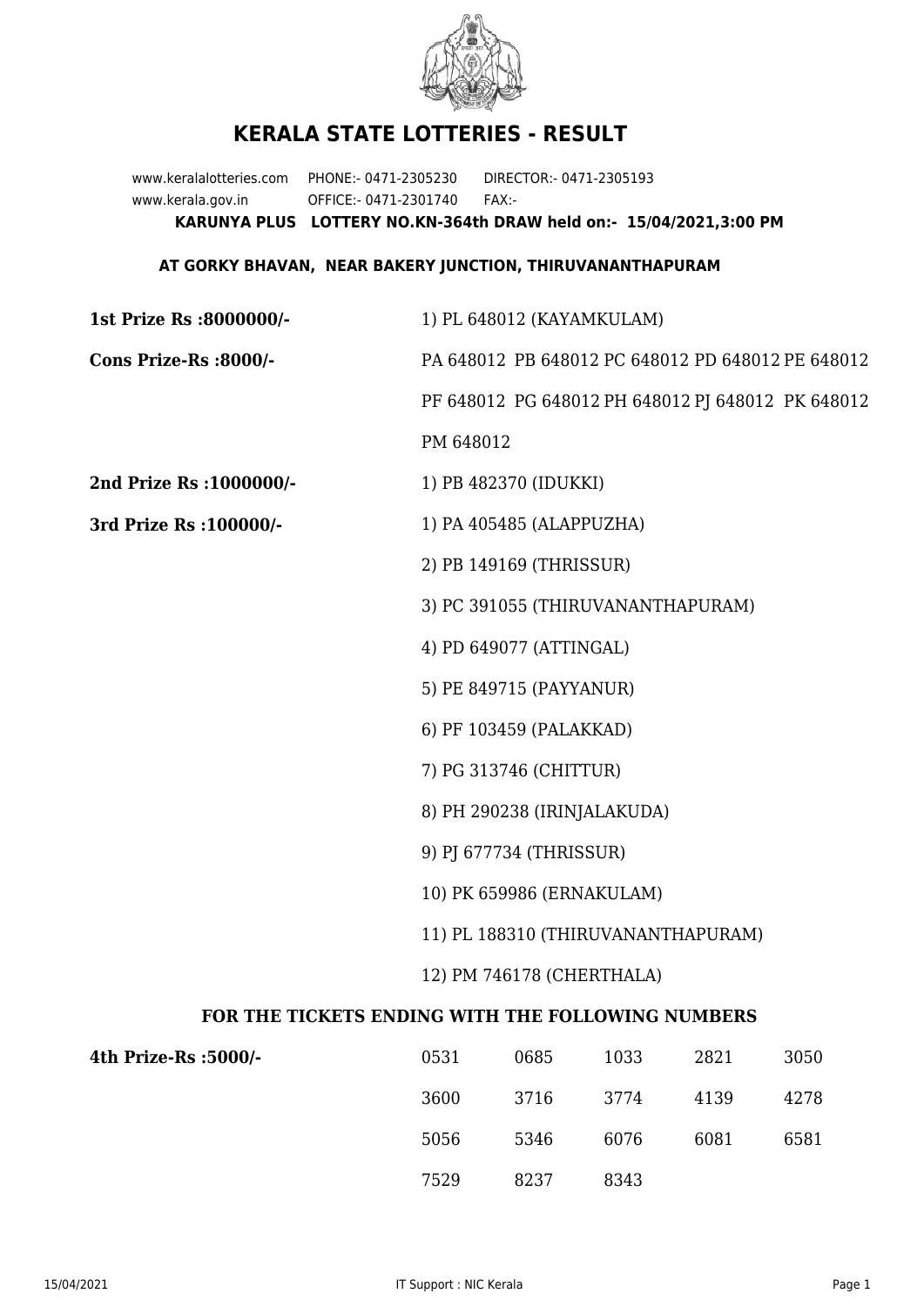| 5th Prize-Rs : 1000/- | 1341 | 1759 | 1815 | 1900 | 2239 |
|-----------------------|------|------|------|------|------|
|                       | 2586 | 2789 | 3096 | 3552 | 4001 |
|                       | 4398 | 4692 | 5042 | 5065 | 5073 |
|                       | 5235 | 5334 | 5380 | 5430 | 5634 |
|                       | 5861 | 5960 | 6213 | 6512 | 6524 |
|                       | 7170 | 7352 | 7473 | 7851 | 8426 |
|                       | 9078 | 9157 | 9757 | 9958 |      |
| 6th Prize-Rs :500/-   | 0168 | 0433 | 0501 | 0523 | 0805 |
|                       | 0861 | 0935 | 1130 | 1270 | 1427 |
|                       | 1591 | 1649 | 1774 | 1988 | 2053 |
|                       | 2333 | 2392 | 2611 | 2696 | 2743 |
|                       | 3055 | 3205 | 3354 | 3733 | 3743 |
|                       | 3764 | 3933 | 4391 | 4454 | 4544 |
|                       | 4774 | 4821 | 4902 | 5070 | 5082 |
|                       | 5096 | 5120 | 5129 | 5474 | 5751 |
|                       | 5860 | 6029 | 6242 | 6456 | 6520 |
|                       | 6534 | 6714 | 6735 | 6847 | 6887 |
|                       | 6966 | 7129 | 7159 | 7569 | 7628 |
|                       | 7633 | 7797 | 7878 | 7955 | 8025 |
|                       | 8065 | 8294 | 8314 | 8404 | 8468 |
|                       | 8596 | 8619 | 8707 | 8725 | 8919 |
|                       | 9029 | 9050 | 9074 | 9082 | 9122 |
|                       | 9200 | 9312 | 9478 | 9499 | 9614 |
| 7th Prize-Rs : 100/-  | 0011 | 0098 | 0364 | 0484 | 0537 |
|                       | 0559 | 0751 | 0821 | 0824 | 0832 |
|                       | 0879 | 0993 | 1311 | 1322 | 1472 |
|                       | 1567 | 1716 | 1873 | 1901 | 2041 |
|                       | 2115 | 2223 | 2319 | 2558 | 2592 |
|                       | 2639 | 2864 | 2907 | 3006 | 3044 |